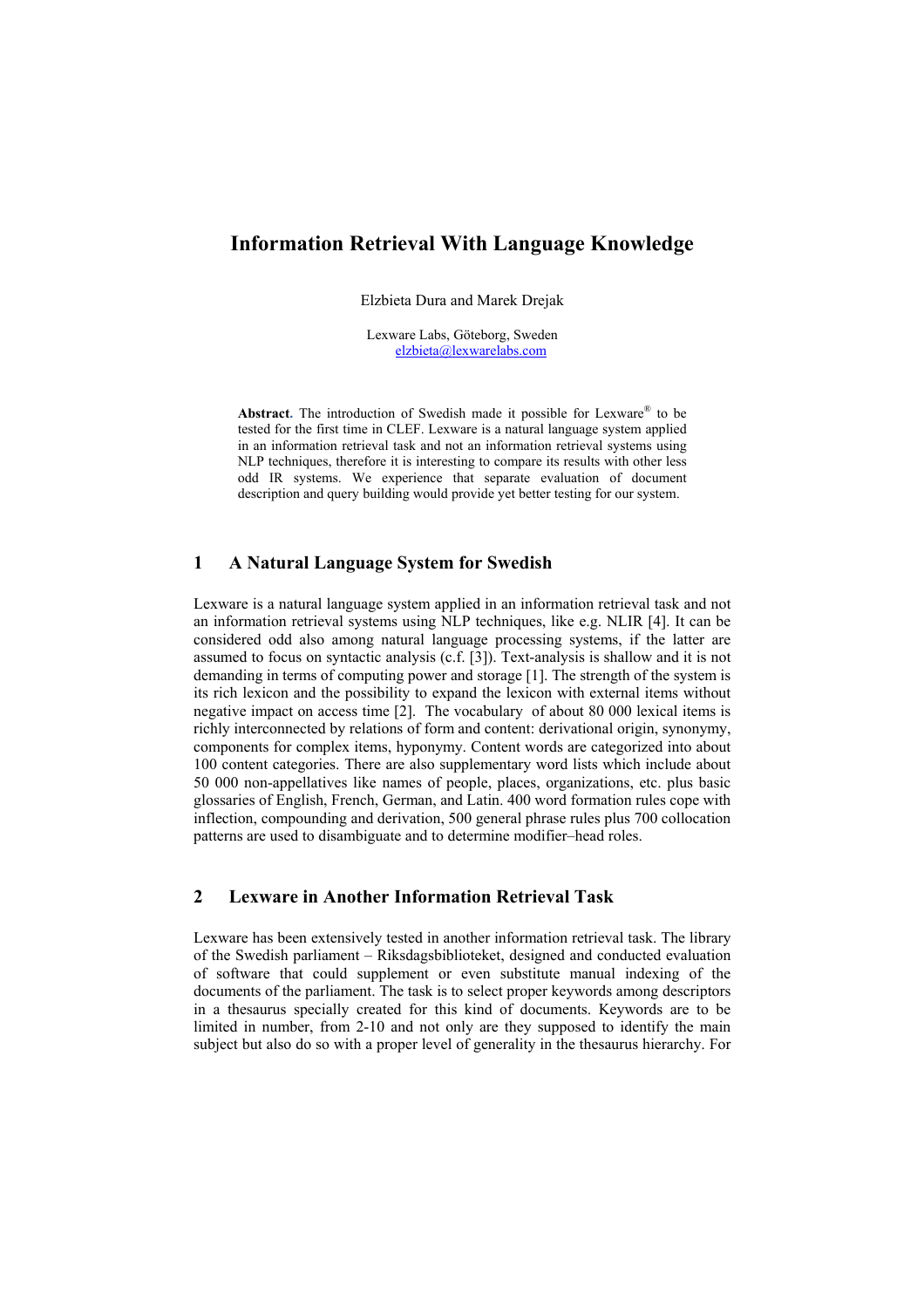instance, when a document takes up university education the term *university education* and not *education* should be picked from the thesaurus.

Software from Connexor, Lingsoft, Kungliga Tekniska Högskola and LexWare Labs participated in the tests. The evaluation was based on a comparison of keywords assigned manually to the same documents by two different indexers. The overlap in keywords assigned by the two indexers was only 34%. LexWare proved to obtain the best F-value: 36%, Kungliga Tekniska Högskola 32%, Connexor 22%, Lingsoft 19%.

Recent tests of the fully developed Lexware application for indexing of parliament documents proves to have very high coverage with full precision. Keywords automatically assigned were compared with the manually assigned ones in 1 400 documents obtained from Riksdagsbiblioteket. 80% of keywords assigned by LexWare are the same or very closely related in the thesaurus to those assigned manually.

Lexware is also applied in retrieval of documents of the parliament without the thesaurus. All content words are used in document description and are made available for search. The screen dump shows a list of content words presented to the user for the search word *kompetens* (*competence*). Each word is presented with the number of documents it occurs in. Compounds and synonymous expressions for *kompetens* (*behörighet*, *befogenhet* ) are included in the list (c.f. http://www.lexwarelabs.com).

| sök allmänt sök specifikt språkstöd extrahering                          | testdemo    |
|--------------------------------------------------------------------------|-------------|
| Sök<br>Sökord: kompetens<br>allmänt (hjälp) (om)                         |             |
| 211 ord funna, välj ett eller flera och klicka på knappen "Visa" (hjälp) |             |
| п<br>kompetens (849 dok., max. 25 träffar)                               |             |
| kompetensutveckling (172 dok., max. 23 träffar)                          |             |
| befogenhet (169 dok., max. 16 träffar)<br>п                              |             |
| kompetenskonto (10 dok., max. 11 träffar)                                |             |
| D<br>Specialistkompetens (37 dok., max. 10 träffar)                      |             |
| kompetenscentrum (23 dok., max. 8 träffar)                               |             |
| D<br>kompetensförsäkring (6 dok., max. 8 träffar)                        |             |
| kompetenslyft (9 dok., max. 8 träffar)<br>o                              |             |
| п<br>behörighet (84 dok., max. 7 träffar)                                |             |
| behörighetskrav (12 dok., max. 5 träffar)                                |             |
| kompetenshöjning (62 dok., max. 5 träffar)                               |             |
| kompetensområde (40 dok., max. 5 träffar)<br>п                           |             |
| vrkeskompetens (16 dok., max. 5 träffar)                                 |             |
| forskningskompetens (12 dok., max. 5 träffar)<br>o                       |             |
| kompetensutvecklingskonto (1 dok., max. 4 träffar)                       |             |
| kompetensfråga (6 dok., max. 4 träffar)<br>D                             |             |
| gymnasiekompetens (14 dok., max. 4 träffar)                              |             |
| behörighetsgrund (1 dok., max. 3 träffar)                                |             |
| dokument med något markerat ord<br>Visa.<br>(hiälp)                      | «- Tillbaka |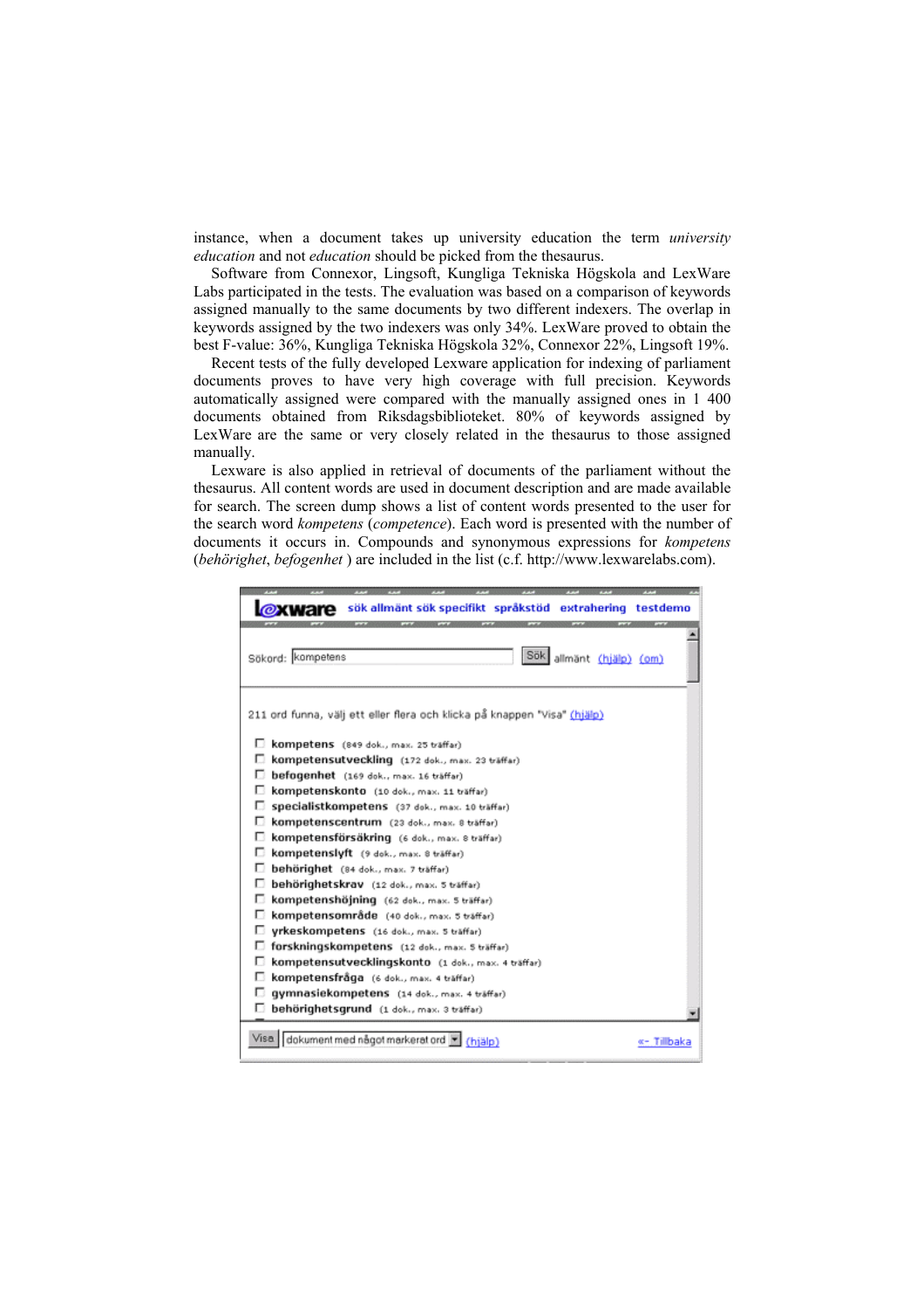This type of two step query is meant to assist an "average user" of a search engine, who according to Google statistics does not look over more than one result screen (85%), leaves the query unmodified (78%), is very "concise" (2.35 terms on average), does not use much syntax (80% queries are without operator).

One role of the lexicon is to provide abstract terms another one is to provide these with precise relevance weights. Each lexical item has its specific semantic load. For instance content words used as part of lexicalised compounds or set expressions are often devoid of all content. Verbs of the kernel vocabulary contribute with little or no content even the ones which are not function words at all. This kind of lexical knowledge used by Lexware (besides corpus statistics) is decisive for precision.

## **3 The Present Task**

The present task is approached in a similar way. Articles are analysed and provided with a description in weighted abstract terms: lexemes, lexical phrases and named items. Each query text is analysed linguistically in a similar way as the articles. Vocabulary items recognized as meaningful content words are included together with items related to them, like synonyms, derivations, etc. Weights are assigned to each item in a query depending also on where in the query text it appears: in the title, description or narration part. The total relevance of an article for a given query is simply calculated as a sum of the weights of each query item matched in the document description. Only articles that pass a relevance threshold are selected.

A query is created as a list of weighted terms subdivided into the following groups: *exists* – must occur in an article, *not\_exists* – must not occur in an article, *plus\_intersection* – contributes to relevance, *minus\_intersection* – counteracts relevance. Proper names and meaningful content words of the title part of a query text are classified as *exists*. Other words in non-negating context constitute *plus\_intersection*.

### **4 Evaluation of Query Building**

Even if query building is not evaluated separately, it is fairly obvious to us that it is the quality of queries that is primarily lacking in Lexware and not the quality of document description. On the other hand we find it highly improbable that queries in practical applications will soon have the form of queries in the present task.

A query about bronchial asthma is a good example of how trivially easy retrieval is made impossible by an improper query. In the case of *bronchial asthma* the modifier is almost devoid of content because the default use of the word *asthma* is exactly *bronchial asthma* but Lexware excludes articles on *asthma* as not sufficiently specific. A similar example of default use assumption, this time on the part of the testsuite, is the belief that articles on gold medals in the Paraolympics in Lillehammer are not relevant for the subject "gold medals in the Olympics in Lillehamer". It is not obvious at all how default use should be coped with.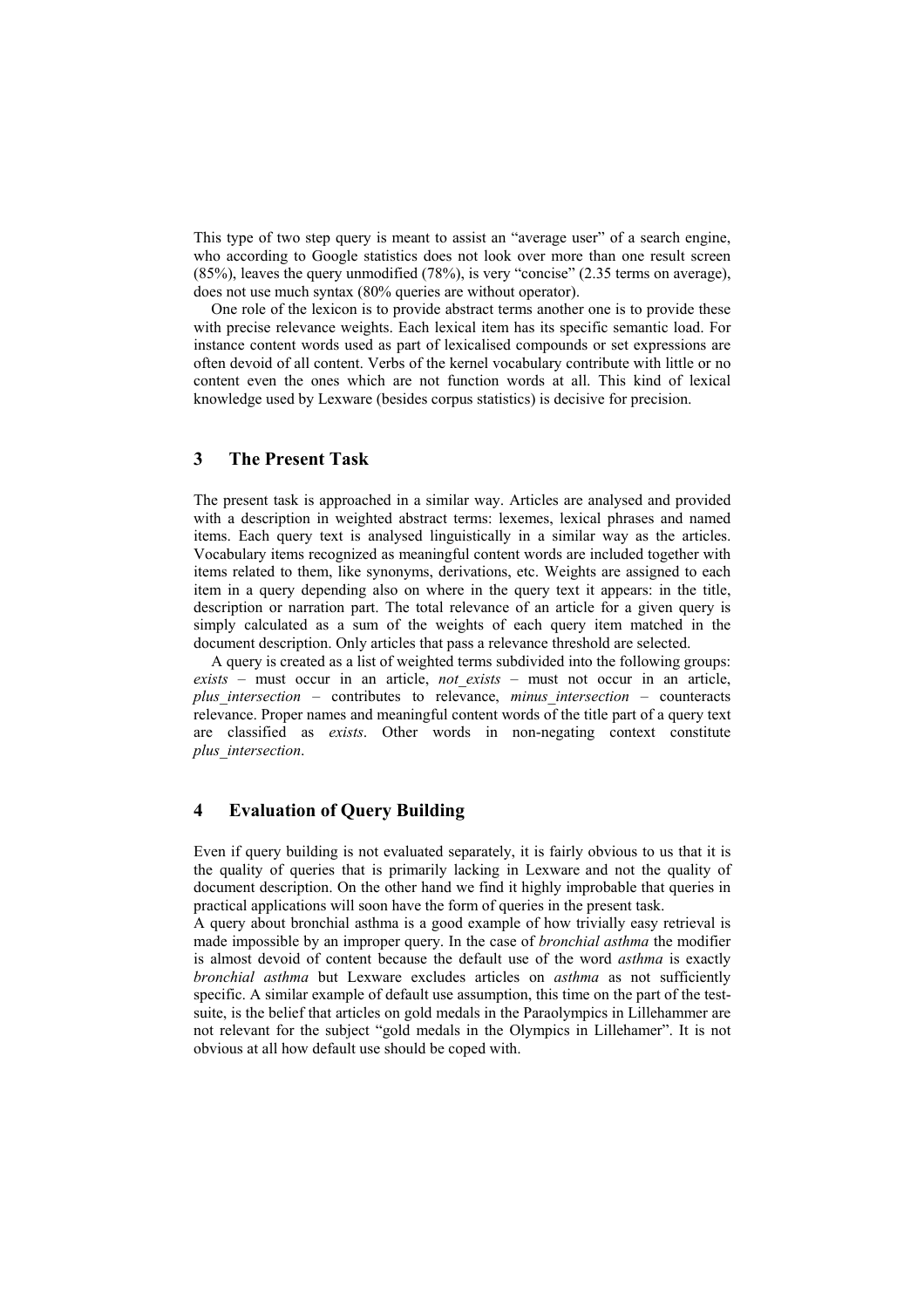Some misses in query construction depend on lack of world knowledge. Some of world knowledge is necessary and not difficult to include in the system. For instance, if country and city names were linked with the name of the continent in Lexware representation no articles about reports from Amnesty International in Latin America would be missed. The disregard of important meta-information about articles, like publication dates, is also an example of Lexware mistakes which are rather easy to repair.

But there are problems that are not easy to eliminate. Queries which involve some kind of meta-information are difficult to cope with lexically. For instance, one query requires that the reasons for an event should be mentioned. How does one expand *reasons* into a list of vocabulary items? Very general concepts are also difficult: which lexical items are counterparts of *immaterial property*?

### **5 Evaluation of Retrieval**

The threshold of relevance was set high in order to maximize precision. Articles were rejected even in cases when only few were retrieved. For instance, proper name identification was not sufficient by itself. Another example of too sharp cutting are articles on many topics, such as "foreign affairs in short", all of which were rejected. The same refers to articles with only a mention of the subject: in parenthesis, or as an example, etc. It would be reasonable to have a flexible relevance metrics dependent on the availability of articles on a subject. This approach is adopted in the test-suite. Articles are qualified for a query even on a mention in cases when only few ones are available otherwise, but not when many articles are available on the subject.

It is difficult to determine whether negative information should be deemed relevant. For instance, Lexware selects an article in which it is stated that Germany refuses to provide armed forces for a mission abroad when German forces in foreign assignments are queried. A similar example is an article in which it is assessed that cellular telephones cannot be used by people with pace makers, selected by Lexware for a query about possible uses of cellular phones. Is an article stating that a spy affair was not taken up during some top meeting relevant for a query about whether and how a spy affair had an impact on Soviet-US relations? Metaphors are also difficult to cope with. For instance an article about a divorce between Renault and Volvo is qualified by Lexware as an article on divorces. This problem borders on the problem of default language use – divorces are for people not for cars.

#### **6 Evaluation of Evaluation**

There is a minor bug in the evaluation program. Whenever Lexware retrieves 0 documents the program counts 1 document as retrieved and 0 documents as relevantly retrieved (queries: 91, 105, 110, 111, 121). 0 articles was retrieved for query 109 both in the test suite and by Lexware – this result is missing in the result list.

Since there are only 50 queries it is easy to go through the results of query building manually. One can see directly which queries are properly constructed and which are